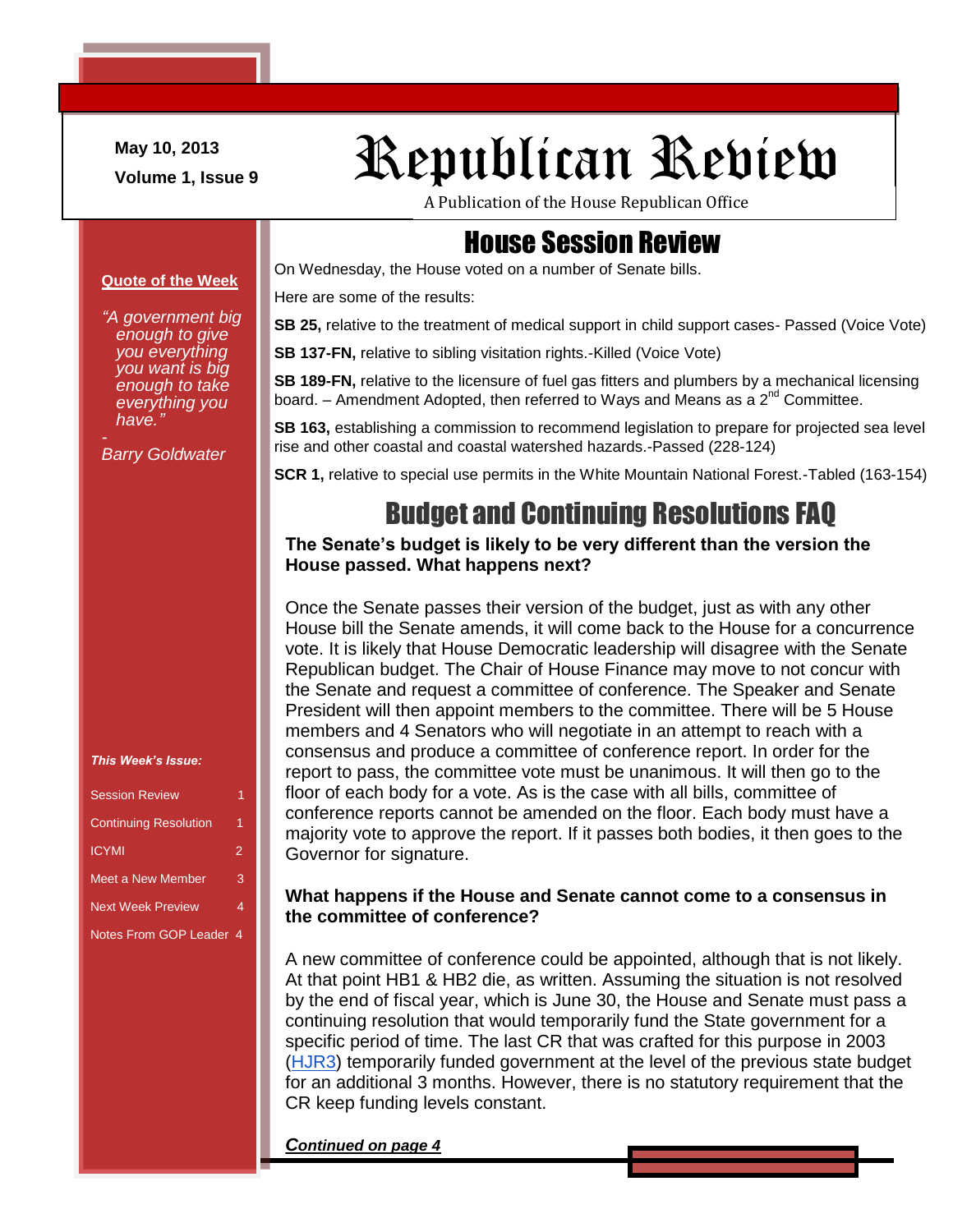#### **Republican Review Page 2**

## ICYMI (In Case You Missed It)

#### House Joint Committee on Gaming Bill House Tables SCR 1

On Thursday, the Joint House Finance and Ways and Means Committee heard presentations from the three subcommittees (Regulations, Revenue and Community Impact) on possible changes and concerns regarding SB 152.

Here are some of the highlights as per the *Union Leader:* -Clearly define the state police's authority and limit political contributions associated with the casino.

-Enhanced authority for attorney general and a better defined judicial review process for the license selection.

-Lower minimum licensing fee from \$80 million to \$50 million and allow bids, also limit license to a 20 year period.

-Increasing the tax rate on video slot machine profit from 30 to 33.3 percent and on table games from 14 to 16 percent. -Amend bill so that all revenue goes to the general fund. -Casino will create 4,506 and 8,828 new problem gamblers and 2,483 and 5,424 pathological gamblers. -Casino will hurt charitable gaming.

Earlier this legislative year, the NH Senate decided to pass a new rule which stated that 2/3 vote was needed in order to begin consideration of any resolution. Because of this, the Senate has refused to hear any of the Democrat led House passed resolutions.

On Wednesday, Rep. Renny Cushing (D-Hampton) attempted to circumvent the Senate by amending a Senate resolution (SCR1) by adding multiple House resolutions to it. Among these House resolutions was one particularly ridiculous one calling on Congress to overturn the Supreme Court's Citizens United decision by amending the U.S. Constitution.

Thankfully, House Republicans were in no mood for this foolishness and led an effort to successfully table the amendment and the resolutions by a vote of 163-154.

#### [Read the full story here.](http://www.unionleader.com/article/20130509/NEWS06/130519999)

Ī

### Important Dates

- **Republican Caucus** Wednesday, May 22th at 9:00am in LOB 305-307 *(Open to House Republican Members Only)*
- **House Session-** Wednesday, May 22th at 10:00am
- **Memorial service for former House Speaker Harold Burns** May 25th at 11:00 a.m. at Trinity United Methodist Church in Whitefield.

**Committee to Elect House Republicans Fundraiser**- Friday, June 21<sup>st</sup> at 6:00pm in the Grappone Center in Concord. Tribute to Rep. Charlie Bass and the Bass Family. More Details to Come.

### House Passes Resolution in Support of Marathon Victims

On Wednesday, the House voted unanimously to approve a [resolution](http://www.gencourt.state.nh.us/legislation/2013/HR0009.html) brought forward by Republican Leader Gene Chandler, Majority Leader Stephen Shurtleff and Speaker Terie Norelli which [honored the victims and](http://www.eagletribune.com/newhampshire/x1169349893/N-H-House-vote-supports-marathon-victims)  [heroes of the Boston Marathon Tragedy.](http://www.eagletribune.com/newhampshire/x1169349893/N-H-House-vote-supports-marathon-victims)

The resolution also disavowed any "unfounded speculation or accusation that dishonors those affected by the tragic events in Boston".

Republican Leader Gene Chandler had the following comments following the passage of the resolution:

"We felt it was imperative that the New Hampshire House show support, honor and respect for the victims of the terrible events in Boston, including Jeff Bauman, who has personified this human tragedy, helped achieve justice by identifying the suspects, and continues to be a source of inspiration for all of us as he recovers from his iniuries."

"This resolution was offered and passed on behalf of all the citizens of our great State. To all those affected by the attacks, first responders who aided the injured and to the law enforcement community that worked tirelessly to apprehend the suspects: New Hampshire stands with you. Any remarks made to the contrary are not representative of the New Hampshire House or the citizens Granite State."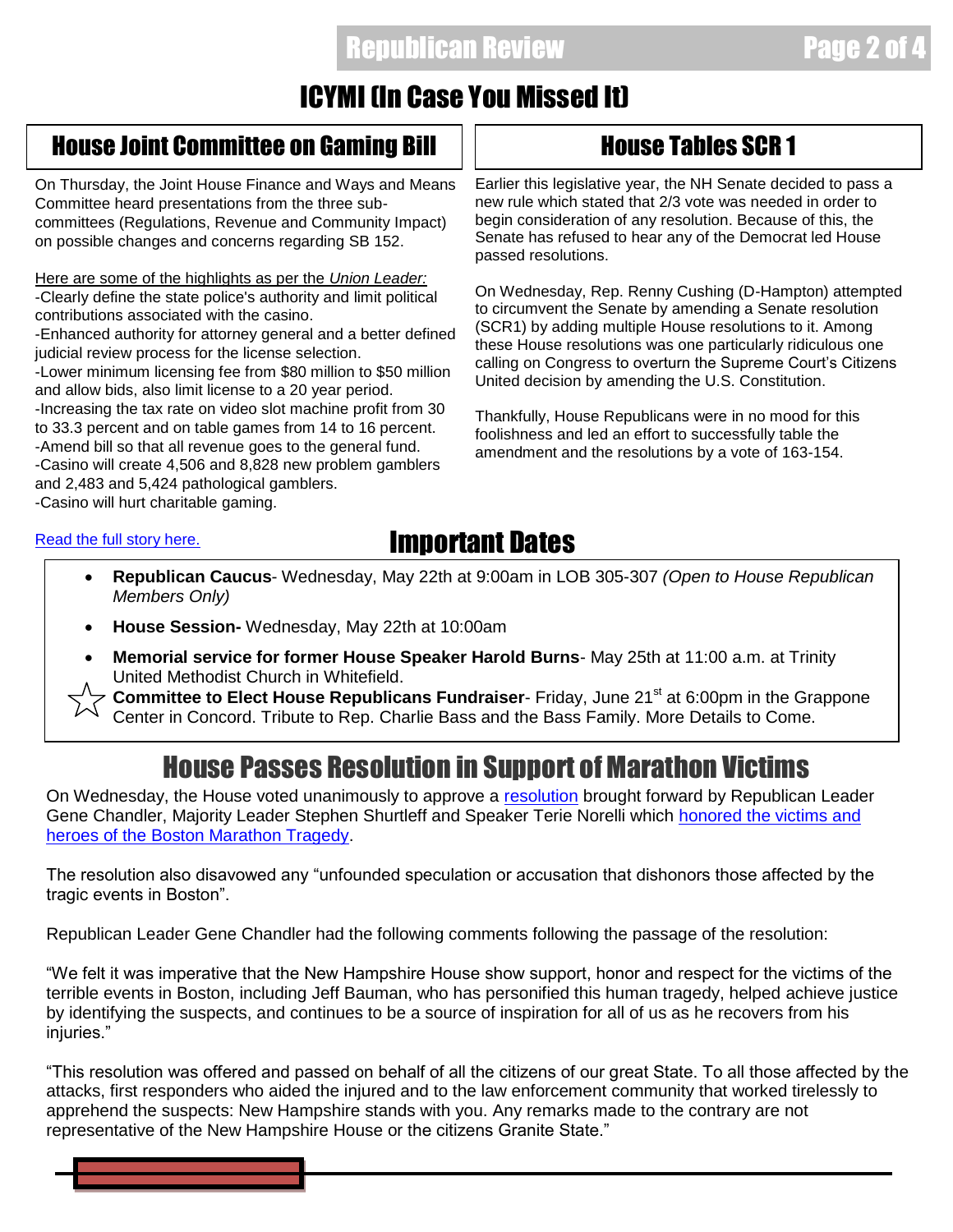#### **Republican Review Page 3**



# Rep. Jim Gray Meet a New Member

After retiring in 2010 from a long career as an engineer, manager and administrator of the Portsmouth Naval Shipyard, Jim decided to give back and get more involved in politics. He's been a Ward moderator for 20 years, and has served on both Planning and School Boards in Rochester. These experiences make him a helpful and effective contributor in the Election Law committee.

When you meet Jim, you'll find it hard to believe he's old enough, but he is in fact a Vietnam Veteran and we thank him for his service to our country.

Jim has been married 42 years and is the father of 4. In his spare time, he enjoys playing golf. His seat is 438, please stop by and say hello.

Seven years ago, Glenn chose to move here from Connecticut, saying to himself "What better place than New Hampshire to live as a Republican interested in politics?" We couldn't agree more.

Back in Connecticut, Glenn was involved in town politics and served on the Board of Education and Board of Finance. He brings this experience plus background in the information technology industry with him to the Education committee.

his work at the State House tremendously, and has found it a great overall Glenn's number one concern is the economy, and he is focused on improving the climate for businesses to operate in our state. He is enjoying learning experience.

Glenn and his wife live in Tuftonborough, and he also serves Moltonborough and Sandwich in the new Carroll County district 4. His kids are all grown up and spread across the country. Please welcome Glenn on the next Session day at seat 372.

#### Rep. Glenn Cordelli



# How to Contact Your State Representative

Have a constituent concern or would just like to tell your State Representative what you think?

The best way to find your Representative's contact information is by using the following link: [http://gencourt.state.nh.us/house/members/wml.aspx.](http://gencourt.state.nh.us/house/members/wml.aspx)

From here, select the town you live in and click the "Go!" button.

You can also search for your Representative by name by going to this link: <http://gencourt.state.nh.us/house/members/memberlookup.aspx>